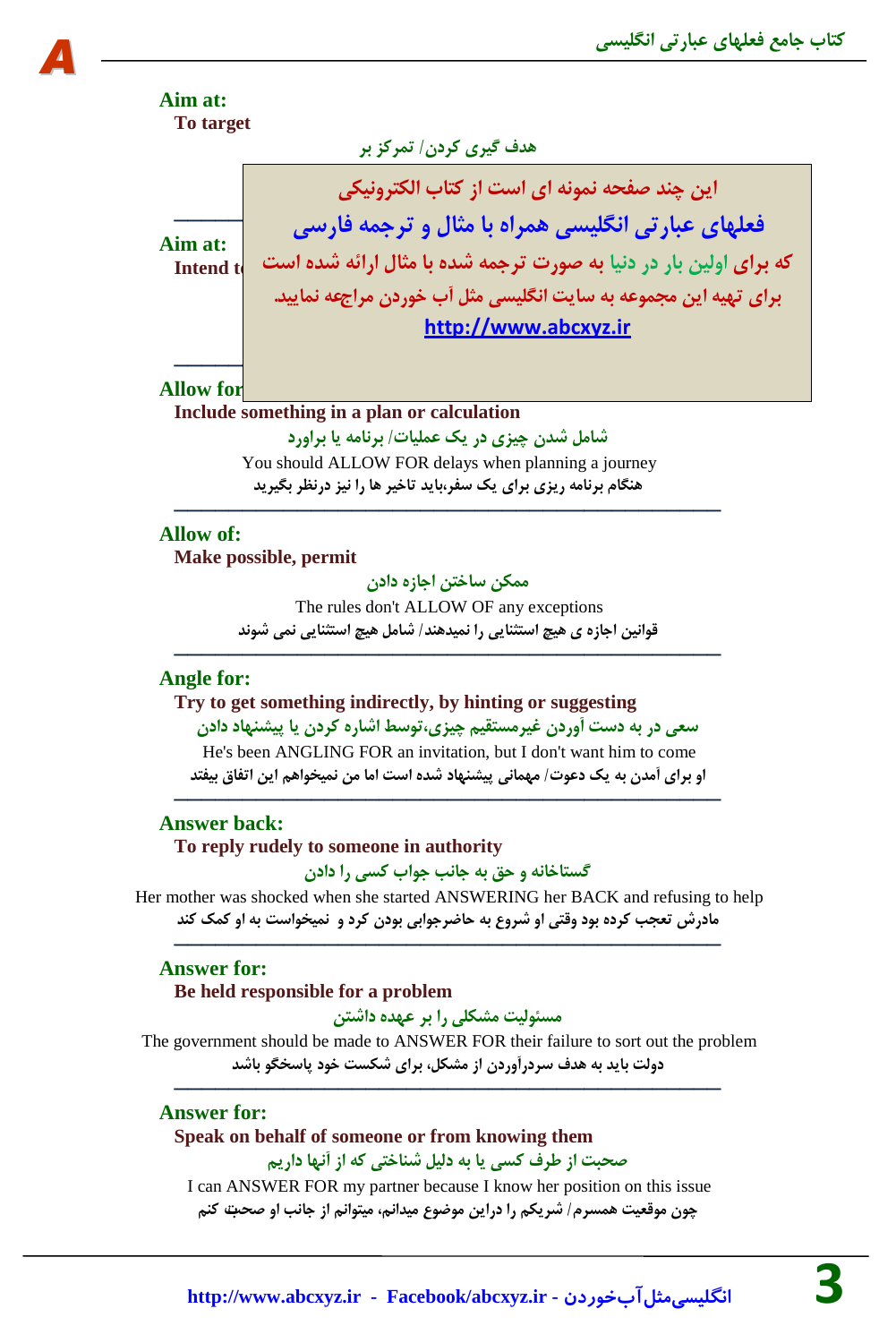#### **Argue down:**

*A*

**Beat someone in a debate, discussion or argument**

**ضشثِ صدى ثِ وسی دس یه هٌبظش/ُ ثحث یب دػَا**

The teacher tried to ARGUE the girl DOWN, but she couldn't **هؼلن سؼی وشد دختش سا سشخبیص ثٌطبًذ اهب ًتَاًست**

──────────────────────────────────<del>─</del>

## **Argue down:**

**Persuade someone to drop the price of something they're selling هتمبػذ وشدى وسی ثشای وبّص لیوت زیضی وِ دسحبل فشٍش آى است** She ARGUED him DOWN ten percent **اٍ تَاًست 10 دسصذ تخفیف ثگیشد**

## **Argue down:**

**Try to persuade people not to accept a proposition, motion, etc**

**سؼی ثِ هتمبػذ وشدى افشاد ثشای ًپزیشفتي پیطٌْبد یب حشوت/ خٌجطی**

They tried to ARGUE DOWN the proposal **اًْب سؼی وشدًذ تب پیطٌْبد سا سد وٌٌذ**

────────────────────────────────────────

────────────────────────────────────────

## **Argue out:**

**Argue about a problem to find a solution ثحث دسثبسُ ی هطىلی ثشای یبفتي یه ساُ حل**

If we can't ARGUE our differences OUT, we'll have to take them to court **اگش ًتَاًین اختالفبتوبى سا حل وٌین هدجَسین ثِ دادگبُ ثشٍین** ────────────────────────────────────────

## **Ask about:**

**Ask how someone is doing, especially professionally and in terms of health پشسیذى ساخغ ثِ حبل وسی هخصَصب ثِ طَس تخصصی ٍ هشثَط ثِ سالهت ضخص**

He ASKED ABOUT my father **اٍ ساخغ ثِ حبل پذسم پشسیذ** ────────────────────────────────────────

## **Ask after:**

**Enquire about someone's health, how life is going خَیب ضذى حبل وسی** Jenny rang earlier and ASKED AFTER you, so I told her you were fine **خٌی صًگ صد ٍ حبل تَ سا پشسیذ ٍ ثِ اٍ گفتن وِ حبلت خَة است**

────────────────────────────────────────

### **Ask around:**

# **Ask a number of people for information of help**

**تمبضبی ووه اص افشاد**

I have no idea, but I'll ASK AROUND at work and see if anyone can help **ًظشی ًذاسم اهب اص ّوىبساًن پشس ٍ خَ هیىٌن وِ وسی هیتَاًذ ووه وٌذ یب خیش** ────────────────────────────────────────

## **Ask around:**

**Invite someone**

## **دػَت وشدى وسی**

We ASKED them AROUND for dinner **اًْب سا ثشای ضبم دػَت وشدین**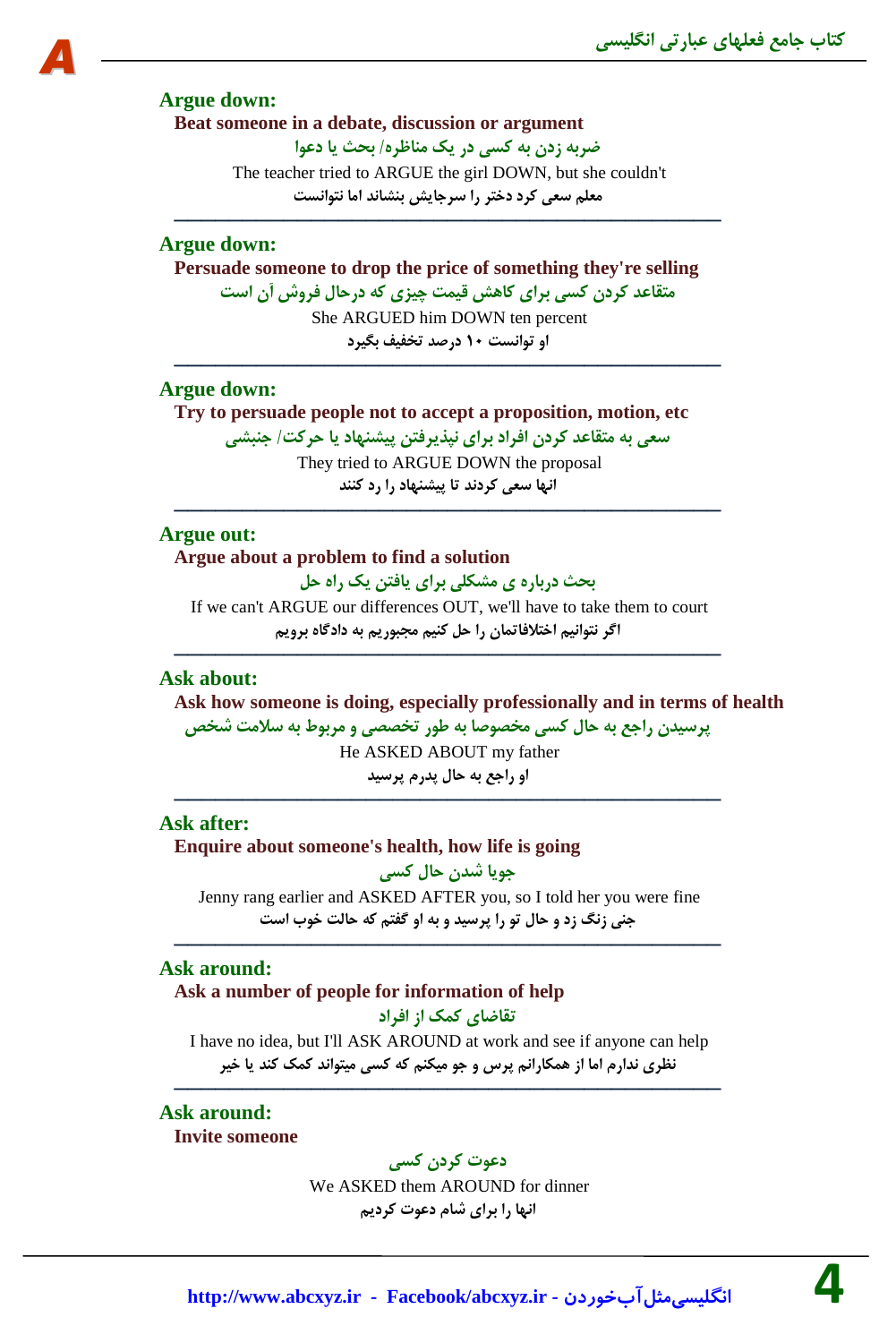## **Ask for:**

*A*

**To provoke a negative reaction**

**ثشاًگیختي ػىس الؼولی هٌفی** You're ASKING FOR trouble **دًجبل دسدسش هیگشدی**

────────────────────────────────────────

## **Ask for:**

**Request to have or be given**

**تمبضبی داضتي زیضی** I ASKED FOR the menu **دسخَاست هٌَ وشدم**

────────────────────────────────────────

#### **Ask in:**

**To invite somebody into your house**

**دػَت وشدى وسی ثِ داخل خبًِ تبى** 'Jon's at the door' 'ASK him IN' **"خبى دم دسُ" "ثگَ ثیبد تَ"**

────────────────────────────────────────

## **Ask out:**

**To invite someone for a date**

**تمبضب ثشای ساثطِ داضتي ثبوسی**

He wanted to ASK her OUT but was too shy **خَاست اص اٍ ثشای داضتي ساثطِ تمبضب وٌذ اهب خیلی خدبلت صدُ ثَد**

────────────────────────────────────────

**Ask over: Invite**

### **دػَت وشدى**

They have ASKED us OVER for drinks on Friday **هبسا ثِ صشف ًَضیذًی دس سٍص خوؼِ دػَت وشدُ اًذ**

────────────────────────────────────────

# **Ask round:**

**Invite someone**

**دػَت وشدى وسی** We ASKED John ROUND for diner **خبى سا ثشای ضبم دػَت وشدین**

────────────────────────────────────────

# **Auction off:**

**Sell something in an auction**

**فشٍختي زیضی دس هضایذُ**

They AUCTIONED OFF their property as they were heavily in debt **اص اًدب وِ خیلی ثذّىبس ثَدًذ، توبم داسایی ضبى سا دس هضایذُ فشٍختٌذ**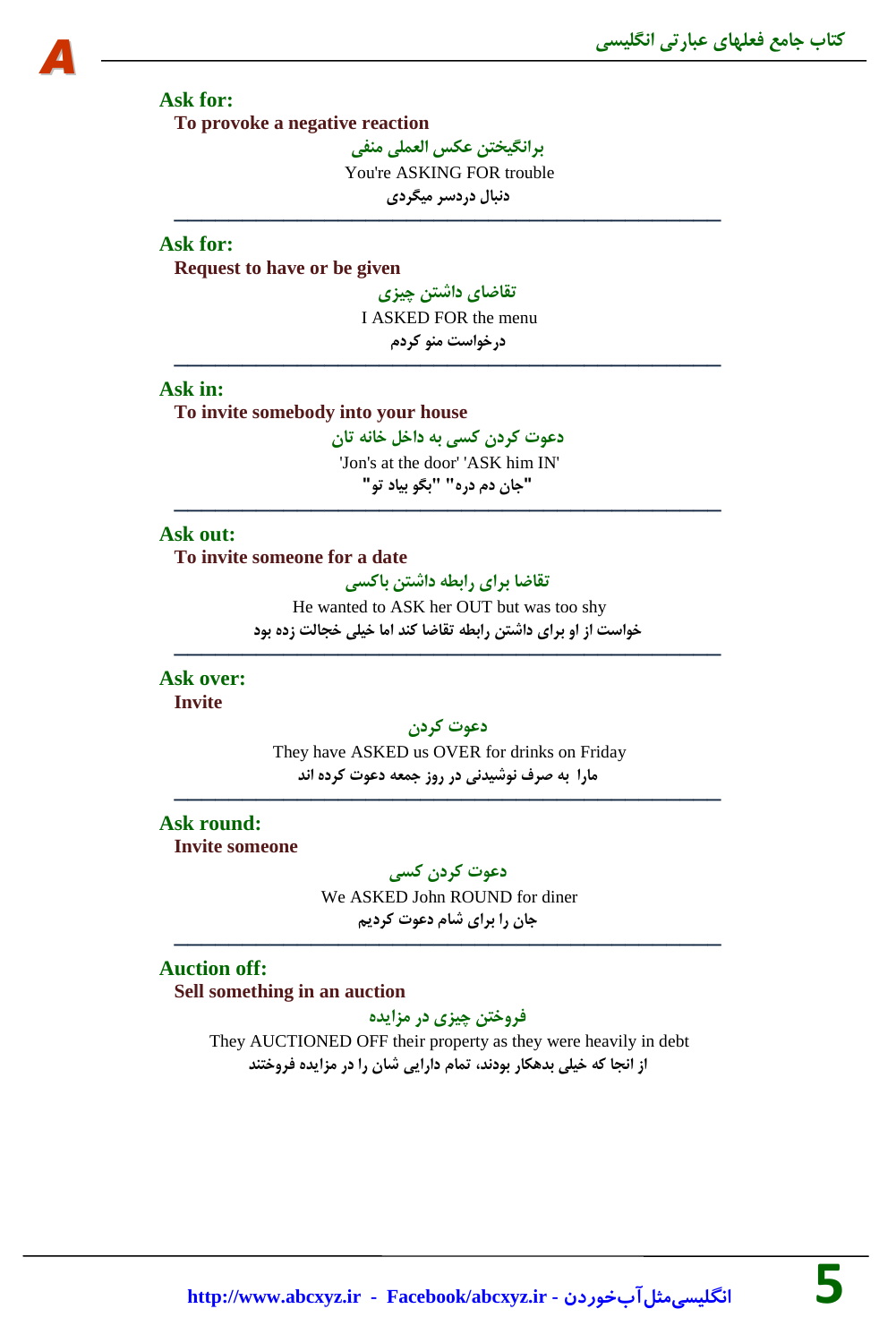**Back away: Retreat or go backwards**

**ػمت ًطیٌی یب ثبصگطت ثِ ػمت**

The crowd BACKED AWAY when the man pulled a knife **ٍلتیىِ هشد زبلَیص سا ثیشٍى وطیذ،خوؼیت ػمت ًطیٌی وشدًذ**

────────────────────────────────────────

#### **Back down:**

**Retract or withdraw your position or proposal in an argument** عقب كشیدن با صرف نظر كردن از موقعیت با پیشنهاد خود در یک منازعه She refused to BACK DOWN and was fired **اٍ اص تغییش هَضغ خَد سش ثبص صد ٍ اخشاج ضذ**

## **Back into:**

**Enter a parking area in reverse gear**

```
ثب دًذُ ػمت پبسن وشدى
```
He prefers to BACK his car INTO the garage **اٍ تشخیح هی دّذ ثب دًذُ ػمت هبضیٌص سا ثِ دسٍى گبساط ثجشد**

────────────────────────────────────────

────────────────────────────────────────

# **Back off:**

**Retreat**

## **ػمت ًطیٌی وشدى**

The police told the protesters to BACK OFF **پلیس اص هؼتشضبى خَاست ػمت ًطیٌی وٌٌذ**

────────────────────────────────────────

## **Back out:**

**Fail to keep an arrangement or promise**

## **هَفك ًطذى دس حفظ یه لشاس یب لَل**

He BACKED OUT two days before the holiday so we gave the ticket to his sister **اٍ دٍ سٍص لجل اص تؼطیالت صیش لشاسش صد ثِ ّویي خبطش ثلیط سا ثِ خَاّشش دادین** ────────────────────────────────────────

#### **Back out of:**

**Fail to keep an agreement, arrangement**

**هَفك ًطذى دس حفظ یه لشاسدادیب لشاس**

She BACKED OUT OF the agreement at the last minute **اٍ دس لحظِ ی اخش صیش لشاس داد صد / هٌىش لشاس داد ضذ** ────────────────────────────────────────

## **Back out of:**

**Exit a parking area in reverse gear**

**ثب دًذُ ػمت اص پبسویٌگ ثیشٍى اهذى**

**اٍ هبضیي سٍلض سا ثب دًذُ ی ػمت اص پبسویٌگ ثیشٍى آٍسد** space parking its OF OUT Rolls the BACKED She ────────────────────────────────────────

# **Back up:**

#### **Make a copy of computer data**

## **تْیِ ی یه وپی اص دادُ ّبی وبهپیَتش**

You should always BACK UP important files and documents so that you won't lose all your work if something goes wrong with the hardware

شما می بایستی یک کپی از فایل ها و اطلاعات مهم کامپیوتر داشته باشید تا زمانیکه مشکلی برای سخت افزار آن پیش می آید، زحماتتان هدر نرود

**[http://www.abcxyz.ir](http://www.abcxyz.ir/) - Facebook/abcxyz.ir - انگليسيمثلآبخوردن 6**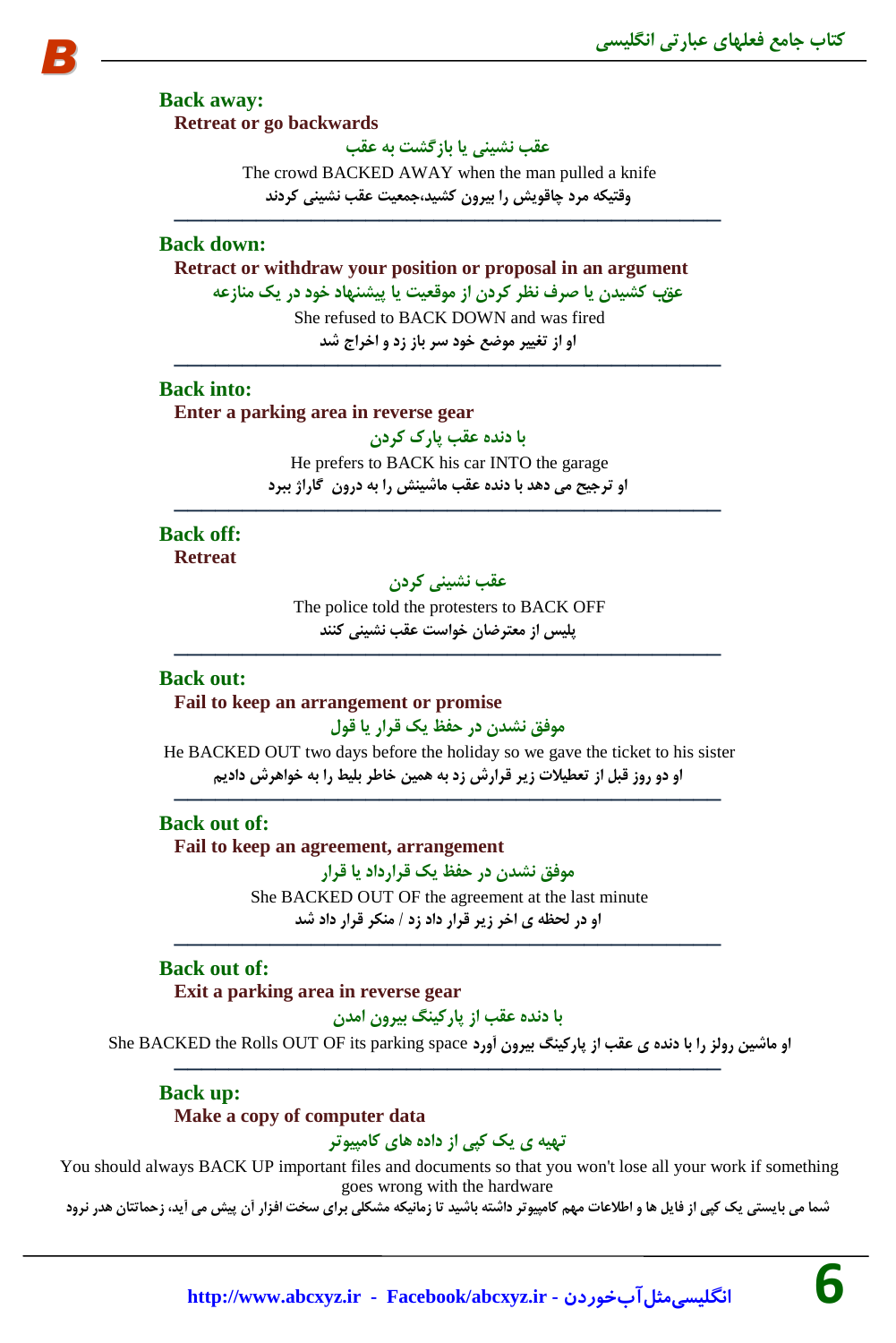## **Back up: Support**

*B*

## **حوبیت وشدى**

The rest of the staff BACKED her UP when she complained about working conditions **ٍلتیىِ اٍ اص ضشایط وبسی ضىبیت هیىشد، ثبلی وبسوٌبى اص اٍ حوبیت وشدًذ**

────────────────────────────────────────

#### **Back up: Drive a vehicle backwards**

**ٍسیلِ ًملیِ ای سا ثِ سوت ػمت ساًذى**

Tom BACKED UP without looking and ran over his laptop **تبم ثذٍى ایٌىِ ثِ ػمت ًگبُ وٌذ آهذ ٍ لت تبثص سا صیش گشفت**

─────────────────────────────────<del>─</del>

# **Bag out:**

**Criticize**

**اًتمبد وشدى**

Don't BAG OUT Australian English **ّشگض اص استشالیبیی اًگلیسی ّب اًتمبد ًىي**

────────────────────────────────────────

## **Bail out:**

**Save, rescue**

## **رخیشُ وشدى، ًدبت دادى**

The government had to BAIL OUT the airline because it was losing so much money دولت به این دلیل که شرکت هواپیمایی درحال ازدست دادن مقدار زیادی پول بود، مجبور به انها کمک کند

────────────────────────────────────────

## **Bail out:**

**Remove water from something that is flooded**

## **اصثیي ثشدى آة اص زیضی وِ دذاس اة گشفتگی ضذُ است**

The boat was leaking so they had to BAIL it OUT قایق درحال غرق شدن بود،بنابراین انها مجبور بودند آب را از داخل آن خارج کنند / آن را از داخل آب خارج کنند

────────────────────────────────────────

## **Bail out:**

**Jump out of a plane because it is going to crash ثیشٍى پشیذى اص َّاپیوب ثِ ایي دلیل وِ دسحبل سمَط است** The pilot BAILED OUT when he saw that the engines had failed **خلجبى ٍلتی دیذ هَتَسّب خَة وبس ًویىٌٌذ، اص َّاپیوب ثیشٍى پشیذ**

## **Bail out of:**

**Pay a bond to release someone from jail**

**پشداخت یه ضوبًت ثشای آصادوشدى وسی اص صًذاى** I must BAIL my drunken brother OUT OF jail **ثبیذ ثشادس هست خَدم سا اص صًذاى ثیشٍى ثیبٍسم**

────────────────────────────────────────

────────────────────────────────────────

## **Bail out on:**

**Stop supporting someone when they are in trouble دست اص حوبیت وسی ثشداضتي صهبًیىِ هطىلی داسد**

> Everybody BAILED OUT ON him when the scandal broke **صهبًیىِ سسَایی افطب ضذّ،وِ دست اص حوبیت اٍ ثشداضتٌذ**